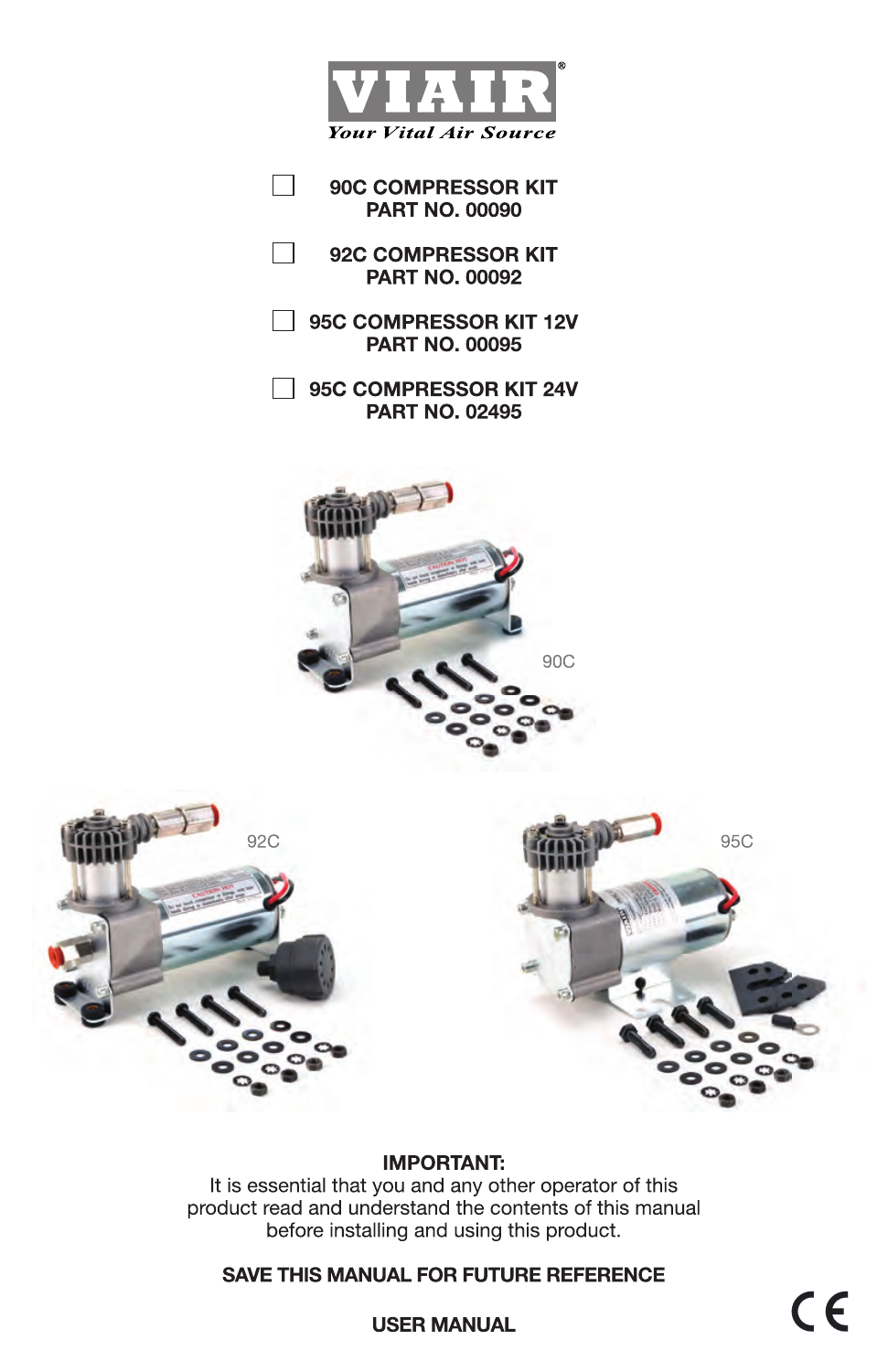# **IMPORTANT SAFETY INSTRUCTIONS**

#### **CAUTION - To reduce risk of electrical shock or electrocution:**

- Do not disassemble. Do not attempt repairs or modifications. Refer to qualified service agencies for all service and repairs.
- Do not use this product in an area where it can fall or be pulled into water or other liquid.
- Do not reach for this product if it has fallen into liquid.
- $-$  Use this compressor with 12-volt (P/N; 00090, 00092, 00095) or 24-volt (P/N; 02495) DC systems only.
- This product should never be left unattended during use.

## **WARNING - To prevent injury:**

- Never allow children to operate this compressor. Close supervision is necessary when this compressor is being used near children.
- This compressor will become very hot during and immediately after use. Do not touch any part of this compressor with bare hands during and immediately after use.
- Do not use this product near flames or explosive materials or where aerosol products are being used.
- Do not operate this product where oxygen is being administered.
- Do not pump anything other than atmospheric air.
- Never use this product while sleepy or drowsy.
- Do not use any tools or attachments without first determining maximum air pressure for that tool or attachment.
- Never point any air nozzle or air sprayer toward another person or any part of the body.
- Wear safety glasses or goggles when operating this product.
- Use only in well ventilated areas.

# **INSTALLATION**

Please read and follow the installation instructions carefully to avoid injury or damage to the compressor and your vehicle. Each of our air compressors and parts have been carefully produced and packaged. Before you begin installation, please familiarize yourself with Installation Parts List (Fig. 1) of this manual.

## **Guidelines for Selecting Mounting Location:**

The selection of proper mounting location for your air compressor will help ensure a long and trouble free compressor service life. Please pay close attention to the following guidelines:

- 1. Select a FLAT, UPRIGHT AND SECURE location where the compressor can be mounted.
- 2. To maximize air compressor performance, locate compressor as CLOSE TO THE BATTERY as possible so that length of positive lead wire required is at a minimum.
- 3. Choose mounting location that is as cool as possible and AWAY FROM HEAT SOURCES. The cooler the ambient temperature the less chance the compressor will overheat.
- 4. This compressor is moisture & splash resistant, but NOT WATER PROOF. Do not mount compressor in locations where the unit is likely to come in contact with water.
- 5. (*P/N 00092 Only*) Select compressor mounting location where air line can be routed from compressor air inlet to remote inlet air filter. Make sure Remote Inlet Air Filter is located in a dry location, away from water splashes.
- 6. If it is necessary to mount the air compressor further away from the battery, such as inside your vehicle or in the bed of your pickup, use a minimum 12 AWG positive lead wire for remote installation. (See wire gauge reference chart)
- 7. Do not mount compressor near areas where flammable liquids are stored.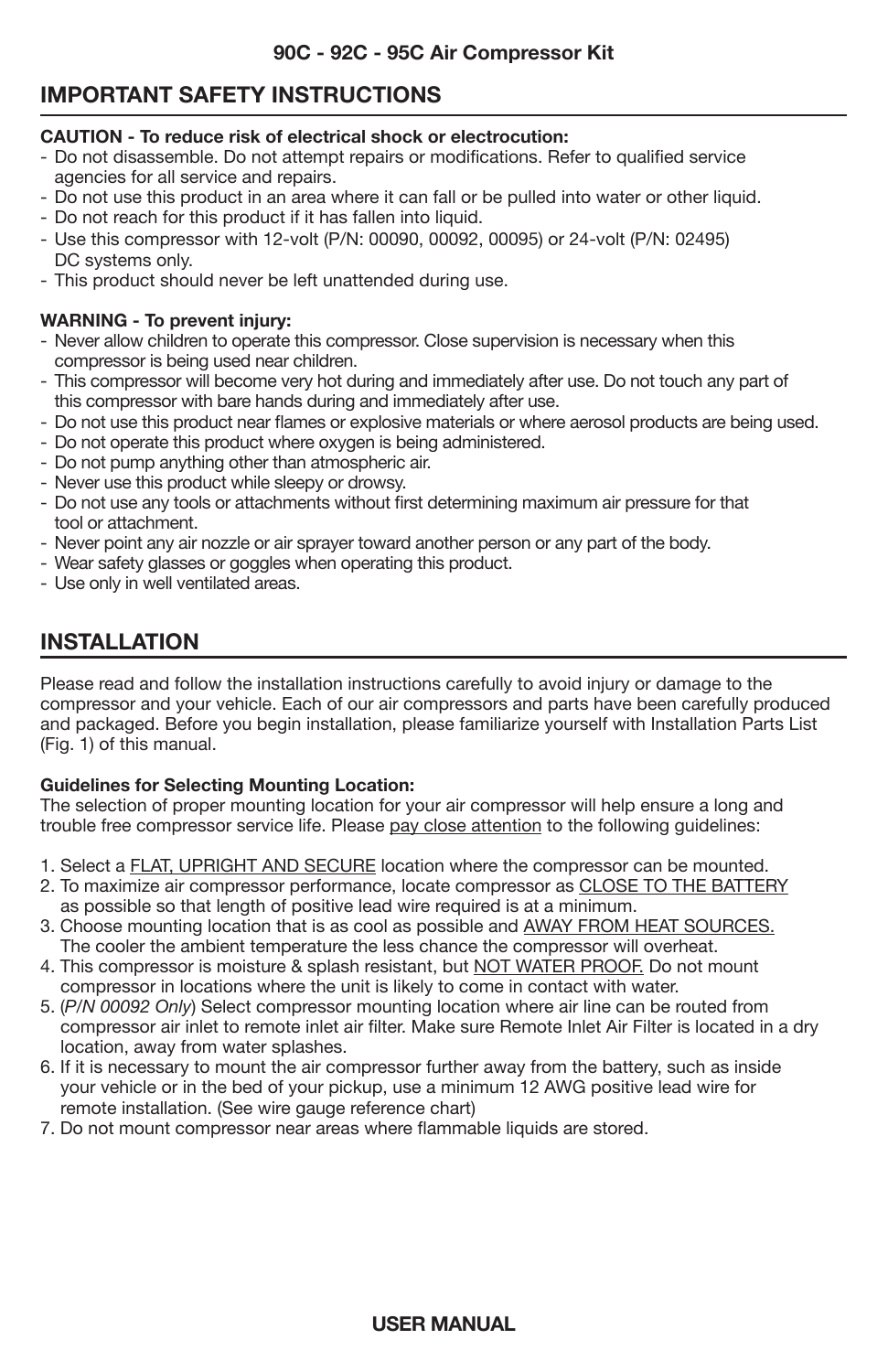# **MOUNTING AND WIRING**

- 1. Disconnect ground cable from vehicle's battery.
- 2. Temporarily position the air compressor in the location where it will be mounted.
- 3. Route ground wire to the negative post of the battery or to an appropriate grounding point and cut ground wire to length as needed.
- 4. Mount air compressor with the four sets of 13/64" (5 mm) bolts, nuts, washers, and locking washers provided. Use of thread sealant recommended.
- 5. IMPORTANT: Please note, your compressor may have a check valve. DO NOT remove check valve from the unit.
- 6. Connect compressor's positive lead wire to one of the leads of your pressure switch.
- 7. Make sure that your compressor setup is properly fused. For appropriate fuse size, refer to amp draw of compressor in the specifications section of this manual. Round up when choosing a fuse.
- 8. Always locate fuse as close as possible to power source.
- 9. Before connecting to power source, re-check to make sure that all connections are properly connected.
- 10. Connect and test compressor system by running the compressor for a short time to build up pressure in your air tank.
- 11. Once air pressure reaches preset cut out pressure of your pressure switch, the compressor will shut off. Inspect all air line connections for leaks with soap and water solution. If a leak is detected, the air line may not be cut squarely or pushed all the way in. Tighten connections if needed.

## **(Fig. 1) 90C - 92C - 95C Air Compressor Kit Installation Parts List:**



A. Mounting Bolts (4pcs)

- B. Flat Washers (8pcs)
- C. Locking Washers (4pcs)
- D. Nuts (4pcs)
- E. Inlet Air Filter with Filter Element (1pc) *(P/N 00092 only)*
- F1. Vibration Isolator (4pcs) *(P/N 00090 & P/N 00092 only)*
- F2. Vibration Isolator (4pcs) *(P/N 00095 & P/N 02495 only)*
- G. Ring Terminal (1pc) *(P/N 00095 & P/N 02495 only)*

#### **(Fig. 2) Compressor Mounting Hardware**



\*Refer to Fig. 1 Parts List.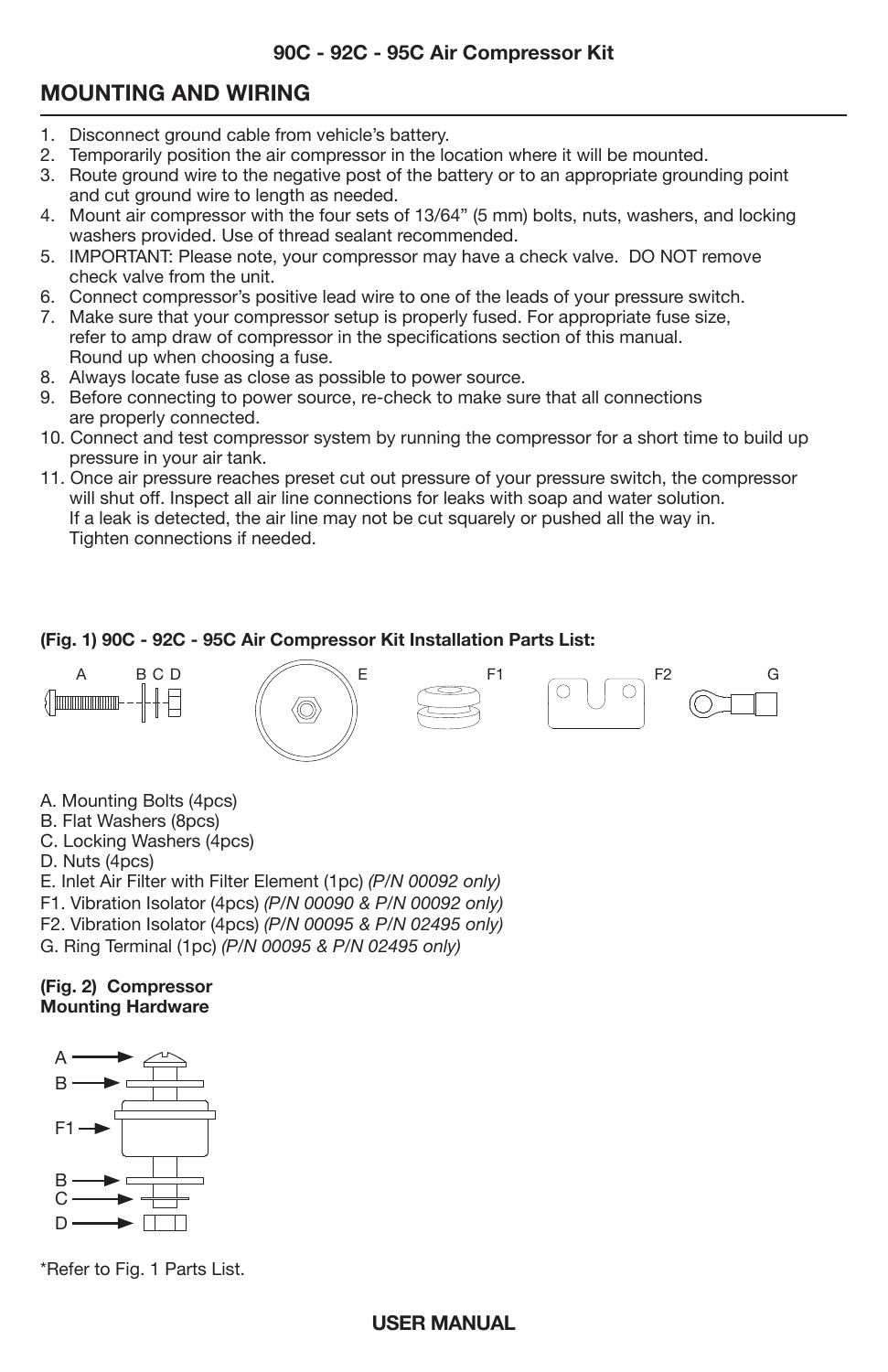# **OPERATING INSTRUCTIONS**

- j 1. **IMPORTANT:** Always operate the compressor at or below the MAXIMUM PRESSURE RATING of the compressor. Please refer to Application & Specifications Sections of this manual for details.
- 2. Always observe the MAXIMUM DUTY CYCLE of the air compressor. Refer to Compressor Applications and Specifications Sections of this manual for details. Operation exceeding maximum pressure ratings and/or duty cycle will result in damage to the air compressor.
- 3. To prevent discharge of your vehicle's battery, and enhance performance, ALWAYS keep the vehicle's engine running while using the compressor.

# **MAINTENANCE & REPAIRS**

- 1. Periodically check all electrical and fitting connections. Clean and tighten as needed.
- 2. Periodically check all mounting screws. Tighten as needed.
- 3. *(P/N 00092 Only)* Replace air filter element periodically. Replacement frequency depends on operating frequency and operating environment. For frequent use in dusty environments, we recommend that you replace air filter element at least once a month.
- 4. Regularly clean dust and dirt from compressor cooling fins and motor housing.
- 5. Your air compressor is equipped with permanently lubricated, maintenance-free motor. Never try to lubricate compressor.
- 6. All repairs should be performed by Manufacturer or Manufacturer's Authorized Service Agencies only.

## **CAUTION:**

Never touch the air compressor or fittings connected to the air compressor with bare hands during or immediately after use. Leader hose and fittings connected to Leader Hose will become very hot during and after use. If necessary, wear heat resistant gloves to handle fittings, air line, and leader hose.

## **PLEASE NOTE:**

Use thread sealant for proper installation. Thread tape is not recommended. Properly sealed, recommended torque for 1/8" NPT fittings is 10 to 11 ft. lbs.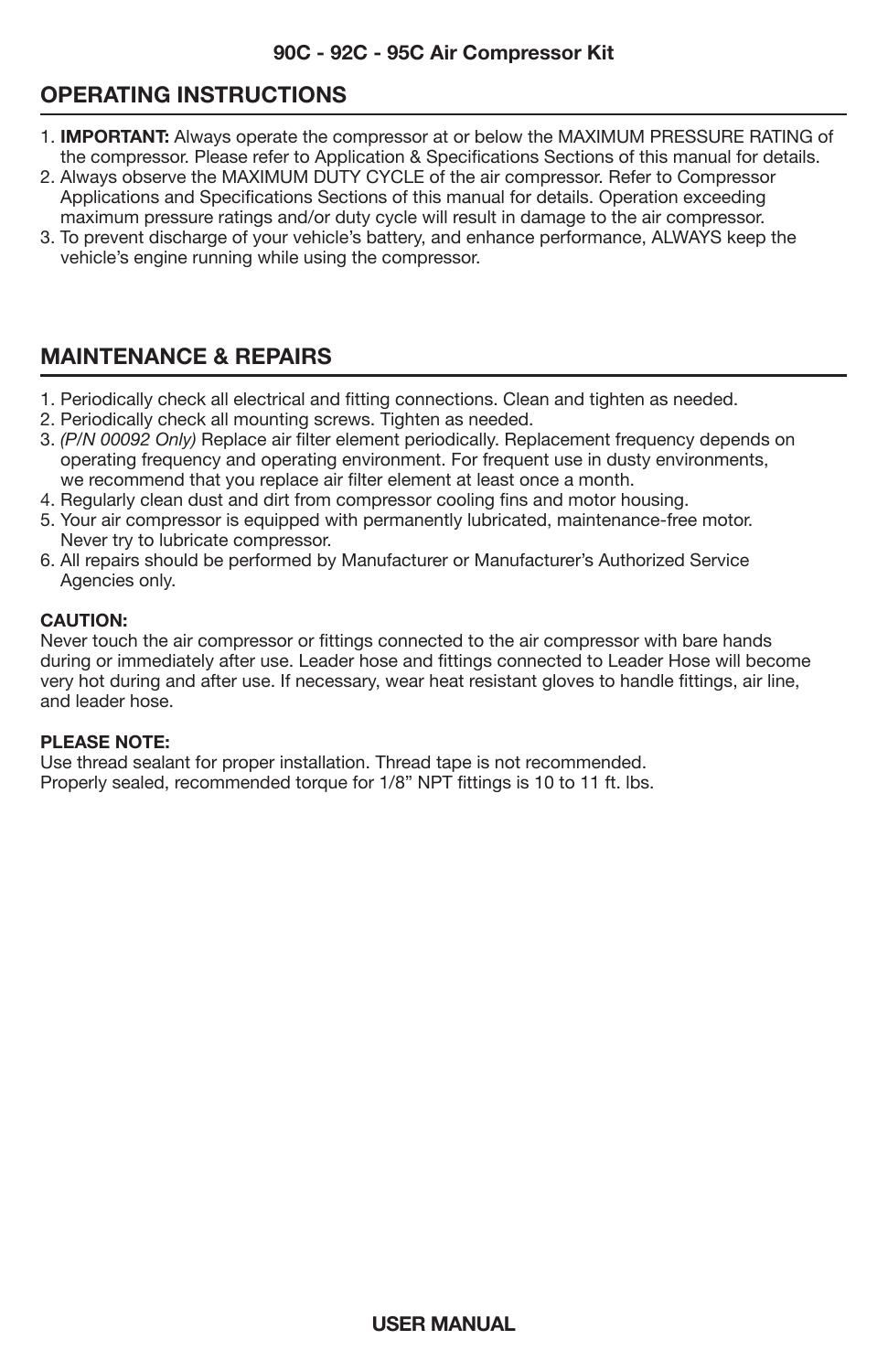# **SPECIFICATIONS**

• Part No. 00090 / 90C Air Compressor

| Motor Voltage:                      | 12 Volts              |
|-------------------------------------|-----------------------|
| Max. Current Consumption:           | 10 Amps               |
| Motor Type:                         | Permanent Magnetic    |
| Max. Working Pressure:              | <b>120 PSI</b>        |
| Max. Duty Cycle (@ 72°F & 100 PSI): | 9%                    |
| Max. Ambient Temperature:           | $158^\circ F$         |
| Min. Ambient Temperature:           | $-40^{\circ}$ F       |
| Dimensions:                         | 5.9"L x 2.1"W x 4.5H" |
| Net Weight:                         | 2.4 Lbs.              |

• Part No. 00092 / 92C Air Compressor

| Motor Voltage:                      | 12 Volts              |
|-------------------------------------|-----------------------|
| Max. Current Consumption:           | 10 Amps               |
| Motor Type:                         | Permanent Magnetic    |
| Max. Working Pressure:              | <b>120 PSI</b>        |
| Max. Duty Cycle (@ 72°F & 100 PSI): | 9%                    |
| Max. Ambient Temperature:           | $158^\circ F$         |
| Min. Ambient Temperature:           | $-40^{\circ}$ F       |
| Dimensions:                         | 7.6"L x 2.0"W x 4.6H" |
| Net Weight:                         | 2.45 Lbs.             |

• Part No. 00095 / 95C 12V Air Compressor

| Motor Voltage:                      | 12 Volts              |
|-------------------------------------|-----------------------|
| Max. Current Consumption:           | 10 Amps               |
| Motor Type:                         | Permanent Magnetic    |
| Max. Working Pressure:              | <b>120 PSI</b>        |
| Max. Duty Cycle (@ 72°F & 100 PSI): | 9%                    |
| Max. Ambient Temperature:           | $158^\circ F$         |
| Min. Ambient Temperature:           | $-40^{\circ}$ F       |
| Dimensions:                         | 5.4"L x 3.1"W x 4.6H" |
| Net Weight:                         | 2.5 Lbs.              |

• Part No. 02495 / 95C 24V Air Compressor

| 24 Volts              |
|-----------------------|
| 5 Amps                |
| Permanent Magnetic    |
| <b>120 PSI</b>        |
| 9%                    |
| $158^\circ F$         |
| $-40^{\circ}$ F       |
| 5.4"L x 3.1"W x 4.6H" |
| 2.5 Lbs.              |
|                       |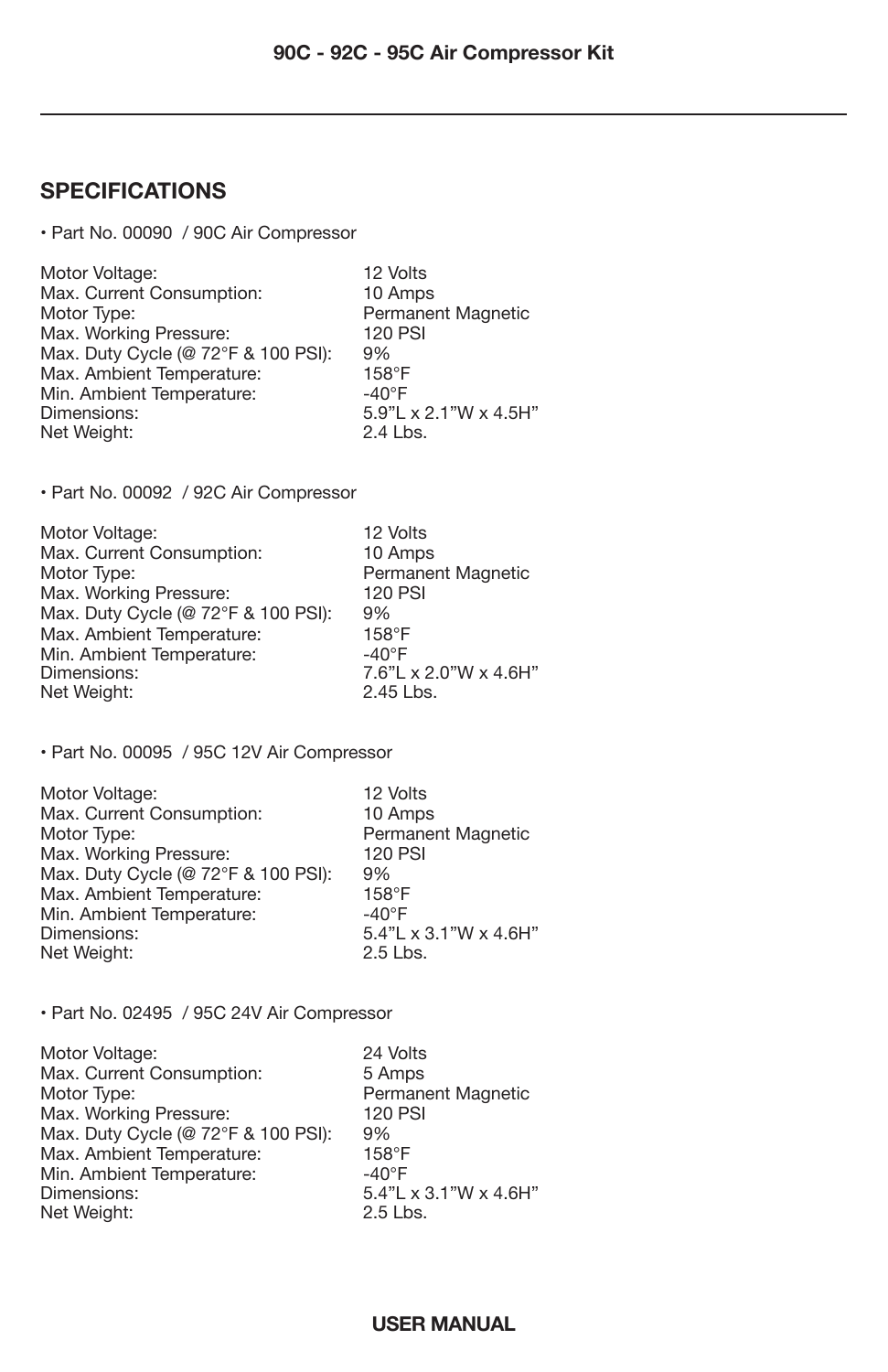# **COMPRESSOR APPLICATION GUIDE**

To ensure that you get the highest level of satisfaction from your compressor performance, refer to information below:

## **VIAIR COMPRESSOR REFERENCE CHART**

| COMPRESSOR SERIES | DUTY CYCLE         | <b>MAX. WORKING PRESSURE</b> |
|-------------------|--------------------|------------------------------|
|                   | $(100$ PSI @ 72°F) |                              |
| 090 SERIES        | 9%                 | <b>120 PSI</b>               |
| 092 SERIES        | 9%                 | <b>120 PSI</b>               |
| 095 SERIES        | 9%                 | <b>120 PSI</b>               |
| 097 SERIES        | 10%                | 130 PSI                      |
| 098 SERIES        | 10%                | <b>130 PSI</b>               |
| 100 SERIES        | 15%                | 130 PSI                      |
| 250 IG SERIES     | 100%               | <b>150 PSI</b>               |
| 275 SERIES        | 25%                | <b>150 PSI</b>               |
| 280 SERIES        | 30%                | <b>150 PSI</b>               |
| 325 SERIES        | 33%                | <b>150 PSI</b>               |
| 330 IG SERIES     | 100%               | <b>150 PSI</b>               |
| 350 SERIES        | 100%               | <b>150 PSI</b>               |
| 380 SERIES        | 100%               | 200 PSI                      |
|                   | $*55%$             |                              |
| 400 SERIES        | 33%                | <b>150 PSI</b>               |
| 420 SERIES        | 33%                | <b>150 PSI</b>               |
| 444 SERIES        | 100%               | 200 PSI                      |
|                   | *50%               |                              |
| 450 SERIES        | 100%               | <b>150 PSI</b>               |
| 450 IG SERIES     | 100%               | <b>150 PSI</b>               |
| 460 SERIES        | 100%               | <b>150 PSI</b>               |
| 480 SERIES        | 100%               | 200 PSI                      |
|                   | *50%               |                              |
|                   |                    |                              |

*\*Duty Cycle at 200 PSI and 72°F.*

#### **ABOUT COMPRESSOR DUTY CYCLE:**

Duty cycle refers to the amount of time a compressor can be
operated in a given time period at 100 PSI, and a standard ambient temperature of 72° F. It is commonly expressed in percentage format: Compressor on time  $\div$  (on time  $+$  off time) = Duty Cycle %.

| <b>MINUTES ON /</b>      |
|--------------------------|
| <b>MINUTES OFF</b>       |
| 5 Min. On / 55 Min. Off  |
| 6 Min. On / 54 Min. Off  |
| 9 Min. On / 51 Min. Off  |
| 12 Min. On / 48 Min. Off |
| 15 Min. On / 45 Min. Off |
| 18 Min. On / 42 Min. Off |
| 20 Min. On / 40 Min. Off |
| 30 Min. On / 30 Min. Off |
| 1 Hour Run Time          |
|                          |

**NOTE:** All compressors, regardless of rated duty cycle, require sufficient rest time in between cycles to allow for partial or complete heat dissipation. Heat dissipation rates may vary depending on ambient temperatures and operating conditions.

#### **ABOUT RATED WORKING PRESSURE:**

To ensure trouble free service life of your compressor, always operate compressor within rated working pressure of the compressor. Never use a pressure switch with a higher cut-off pressure than compressor's rated working pressure.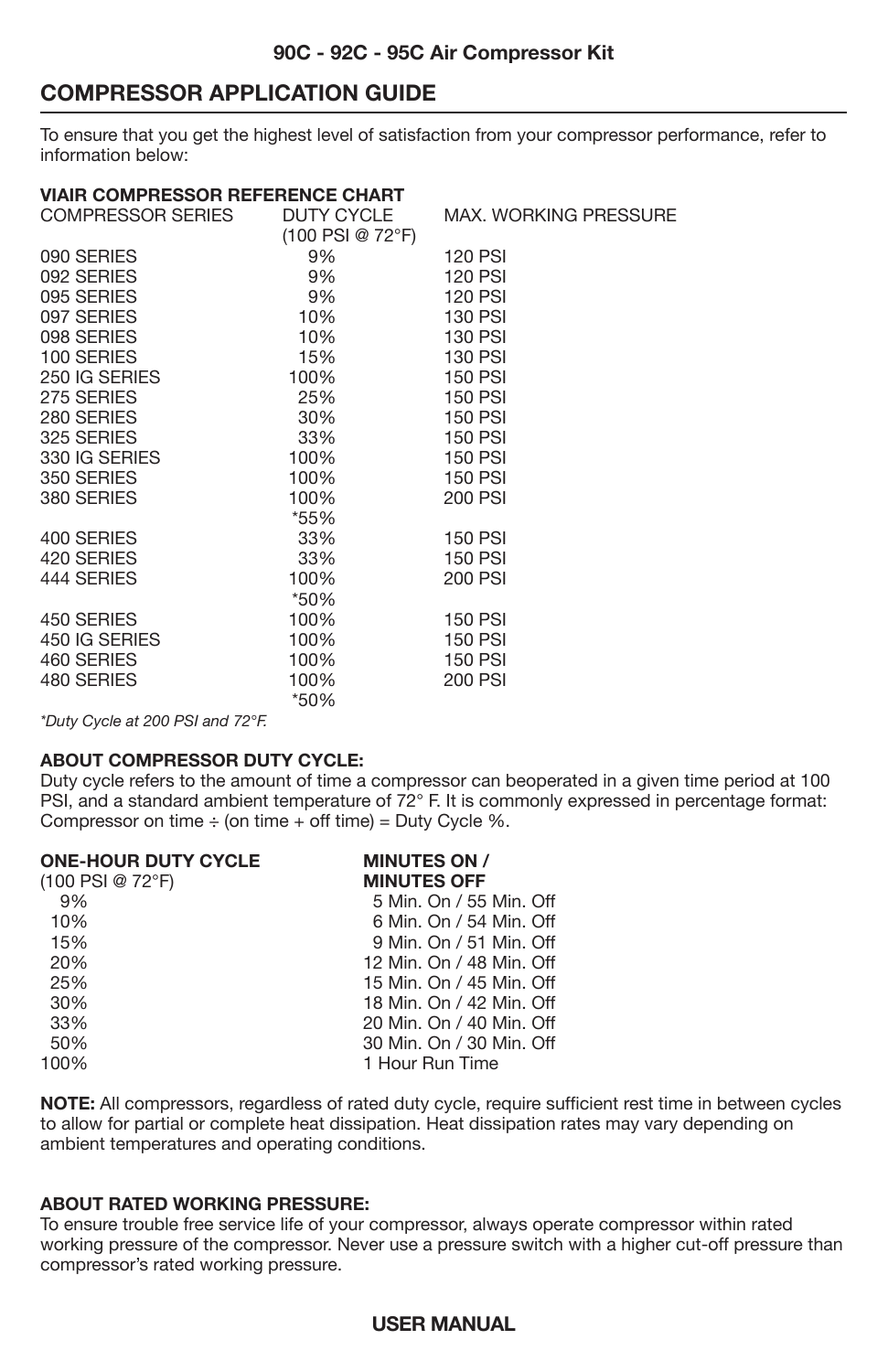# **90C - 92C - 95C Air Compressor Kit**

# **TROUBLESHOOTING GUIDE:**

| PROBLEM:                                                                                                                                                            | POSSIBLE CAUSE(S)                                                                                                      | <b>CORRECTIVE ACTION</b>                                                                                                                                                                                   |
|---------------------------------------------------------------------------------------------------------------------------------------------------------------------|------------------------------------------------------------------------------------------------------------------------|------------------------------------------------------------------------------------------------------------------------------------------------------------------------------------------------------------|
| Tank pressure drops when<br>compressor(s) shut off                                                                                                                  | 1. Loose drain cock<br>2. Check valve leaking<br>3. Loose connections                                                  | 1. Tighten drain cock<br>2. Replace check valve or<br>compressor<br>3. Check all connections with<br>soap and water solution<br>and tighten                                                                |
| Compressor runs<br>continuously and air flow<br>lower than normal                                                                                                   | 1. Excessive air usage<br>2. Loose connections<br>3. Worn piston ring or inlet valve.<br>4. Clogged air filter element | 1. Decrease air usage<br>2. Check all connections with<br>soap and water solution<br>and tighten.<br>3. Replace compressor<br>4. Replace air filter element                                                |
| Compressor runs<br>continuously causing<br>safety valve (if equipped)<br>to open                                                                                    | 1. Faulty pressure switch<br>2. Defective safety valve                                                                 | 1. Replace pressure switch<br>2. Replace safety valve                                                                                                                                                      |
| Excessive moisture in<br>discharge                                                                                                                                  | 1. Excessive water in air tank<br>2. High humidity                                                                     | 1. Drain tank, tilt tank to drain.<br>Drain tank more frequently<br>2. Move compressor to area<br>with less humidity, or use<br>water separator                                                            |
| Compressor will not run<br>1. No power, or power switch<br>in OFF position<br>2. Blown fuse<br>3. Faulty pressure switch<br>(if hooked up to a<br>pressure switch). |                                                                                                                        | 1. Make sure compressor<br>switch is ON<br>2. Disconnect compressor<br>from power source, replace<br>fuse. (Refer to Specifications<br>section for correct<br>fuse amperage)<br>3. Replace pressure switch |
| Excessive knocking<br>or rattling                                                                                                                                   | 1. Loose mounting bolts<br>2. Worn bearing on eccentric or<br>motor shaft<br>3. Cylinder or piston ring is worn        | 1. Tighten bolts<br>2. Replace bearing or<br>piston assembly<br>3. Replace piston or compressor                                                                                                            |

## **CAUTION: NEVER DISASSEMBLE COMPRESSOR WHILE COMPRESSOR IS PRESSURIZED.**